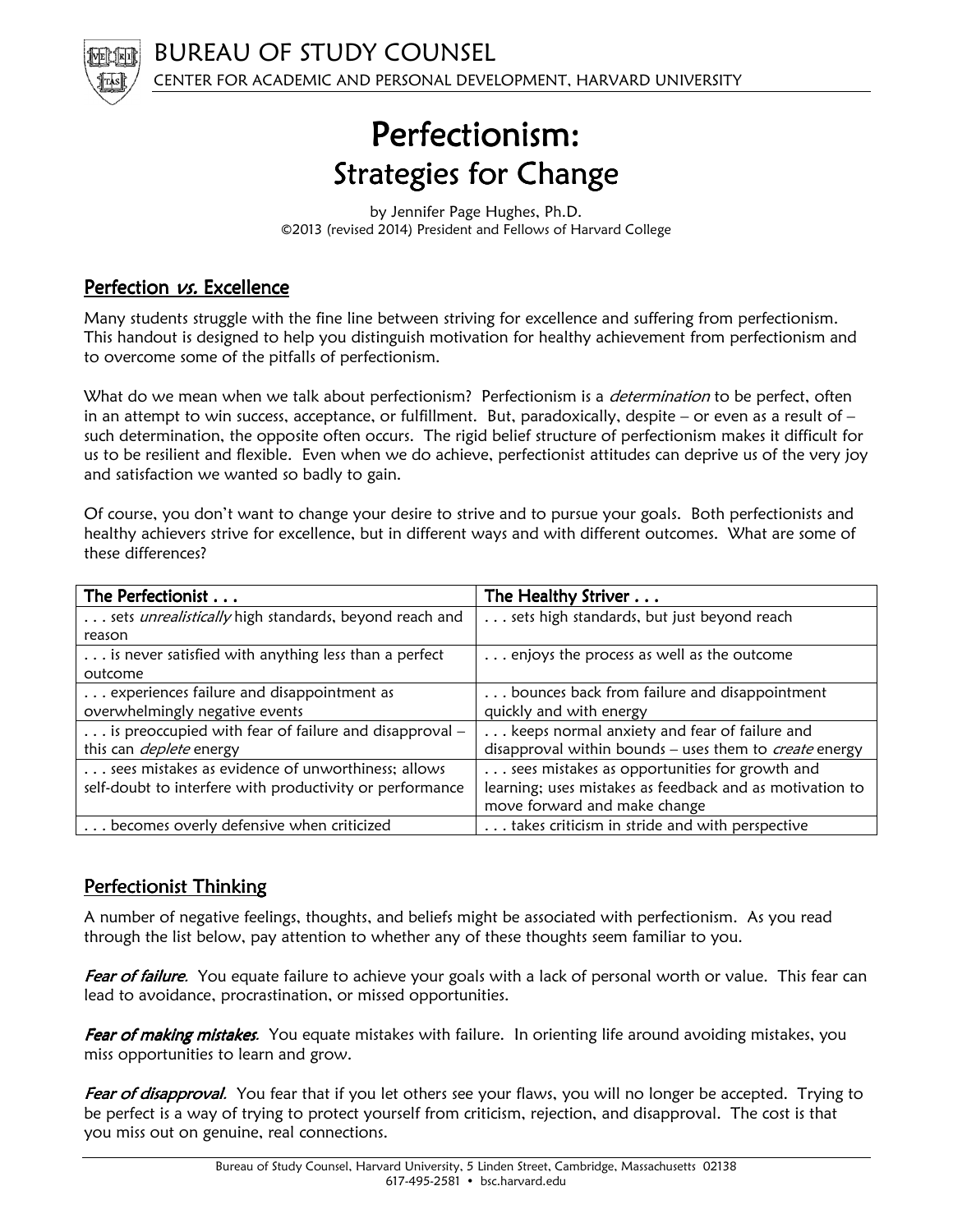All-or-nothing thinking. You frequently believe that you are worthless if your accomplishments are not perfect. You might have difficulty seeing situations in perspective. For instance, if you tend to get "A" grades and you receive a "B," you might believe "I am a total failure." You might also believe that if something can't be done perfectly, it's not worth doing. So you might turn in a paper weeks late (or not at all) rather than turn it in on time with a less-than-perfect argument or with writing that doesn't meet your high standards for eloquence and clarity. Or you might spend so much time agonizing over some non-critical detail that a critical project misses its deadline.

Overemphasis on "shoulds." Your life is structured by an endless list of "shoulds" that serve as rigid rules for how your life must be led. With such an overemphasis on what you think you ought to do, you rarely take into account your own wants and desires. Moreover, the desire to garner others' acceptance by fulfilling all of these shoulds ties your self-esteem to a need for external validation.

Believing that others are easily successful. You tend to perceive others as achieving success with a minimum of effort, few errors, little stress, and maximum self-confidence. At the same time, you view your own efforts as unending and forever inadequate.

It is difficult to challenge these thoughts and to distinguish motivation for healthy achievement from unhealthy perfectionism. Often, each of us is holding on to at least one underlying myth about perfectionism that makes it hard for us to shift our attitude and change our behavior, despite recognizing the costs of the above listed beliefs. Let's take as an example the common myth "My perfectionism has helped me to get this far." By identifying this underlying myth, we can work to challenge it. For instance, is it possible that your conscientious behaviors and striving helped you to achieve *despite* the perfectionist thoughts, related negative feelings, and behaviors you had to overcome along the way?

What underlying myth are you holding on to that makes it hard for you to let go of your perfectionist attitudes and behaviors? How might you challenge that myth? What evidence might you use to support your efforts to challenge it?

# **Strategies for Change**

Overcoming perfectionism requires courage because it means accepting our imperfections and, ultimately, our humanness. The strategies for change that follow are offered as a menu of options, some of which might apply to some situations and not others. As you go through these strategies, think of how you might experiment with each in your own life to reduce your perfectionist habits.

#### Change Strategy: Make a list of the advantages and disadvantages of trying to be perfect and a list of the advantages and disadvantages of being more accepting of imperfection.

The first step toward change is to do the hard work of identifying why perfectionism is undesirable for you. When you make your own list of costs and benefits, you might find that the costs are too great. You might discover that problems with workaholism, eating issues, substance abuse problems, other compulsive behaviors, and relationships – as well as the accompanying anxiety, nervousness, feelings of inadequacy, and self-criticism – actually outweigh whatever advantages perfectionism holds for you.

#### Change Strategy: Increase your awareness of your all-or-nothing thoughts and how they affect other people in your life.

Stop and notice when your all-or-nothing thoughts indicate not constructive criticism but condemning criticism of your own imperfect performance. Stop and notice, too, when you are not constructively critical but actually condemning of someone else's less-than-perfect performance. Ask yourself

- What do I regard as my hopes in taking an all-or-nothing, exacting stance?
- What do I see as the risks of taking that stance?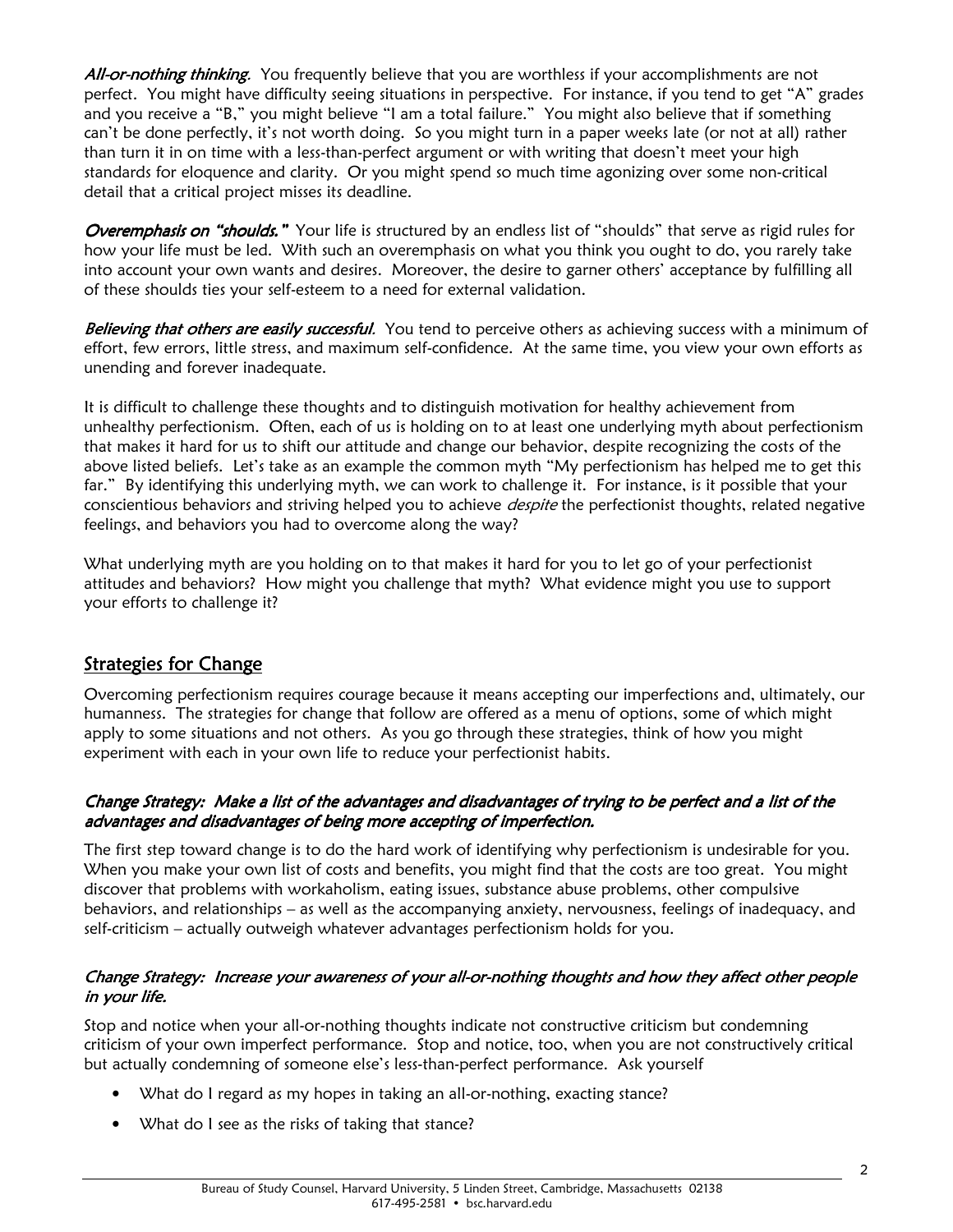• How does my all-or-nothing regard affect what follows next? I.e., how does it affect my own energy, motivation, resilience, and experience? How does it affect the energy I bring to my encounters with others? How does it affect their energy, motivation, resilience, and experience?

Looking ahead, know that you can learn to substitute more realistic, reasonable thoughts for your habitually critical ones. When you find yourself berating a less-than-perfect performance, whether your own or someone else's, force yourself to look at and acknowledge the good parts of that performance. Then ask yourself questions like these:

- Is it really as bad as I feel it is?
- How do other people see it?
- Is it a reasonably good performance for the person(s) and circumstances involved?
- If I were to offer constructive criticism rather than condemning criticism, what might that be?

Looking back, think of a recent example of a less-than-perfect performance for which you criticized yourself or someone else harshly. In that particular instance, how might you substitute those condemning thoughts with more realistic, reasonable ones?

#### Change Strategy: Be realistic about what you can do.

By setting more realistic goals, you will gradually realize that "imperfect" results do not inevitably or necessarily lead to the punitive consequences you expect and fear. Suppose you swim laps every day, not as athletic training, but for relaxation and exercise. You set yourself the goal of twenty laps, and you can barely swim fifteen. If you are perfectionistic, you soon feel disappointed at your poor performance and anxious about improving it. You might even give up swimming because you're not "good enough."

Suppose that instead you tell yourself fifteen laps is good enough for now. You accept the possibility that you might never be able to swim twenty laps easily, if at all. So you continue swimming without anxiety. You don't necessarily stop trying to improve, but you swim for fun and exercise and relaxation – for however many laps you can. Perfectionists often miss out on fun, relaxation, and satisfaction.

Use negative feelings (e.g., anxiety, depression) as opportunities to ask yourself, "Have I set up impossible expectations for myself in this situation?"

Now pick one specific area of your life where you might apply this strategy.

#### Change Strategy: Set strict time limits on each of your projects. When the time is up, move on: attend to another activity.

This technique reduces the procrastination that typically results from perfectionism. Suppose that you must find references for a term paper and also study for an exam. Set time limits. For example. decide that you will spend only three hours looking up references, then only three more hours studying for the test. If you stick to your time limits, you won't spend the entire day searching for elusive references, nor try to study late at night when you are too tired to be effective.

This also requires learning to discriminate the tasks you want to give high priority to from those tasks that are less important to you. On less important tasks, choose to put forth less effort. Ask yourself:

- What's a reasonable amount of time to spend on this task?
- Is this a high priority task or a lesser priority task?

#### Change Strategy: Be discriminating about when and where to employ your perfectionistic approach.

We might want rocket scientists, neurosurgeons, and pilots to be perfectionists when they are engaged in activities with life-and-death consequences. But those same people would be impossibly difficult friends, parents, spouses, and co-workers if they demanded perfection of themselves and others in all domains of life